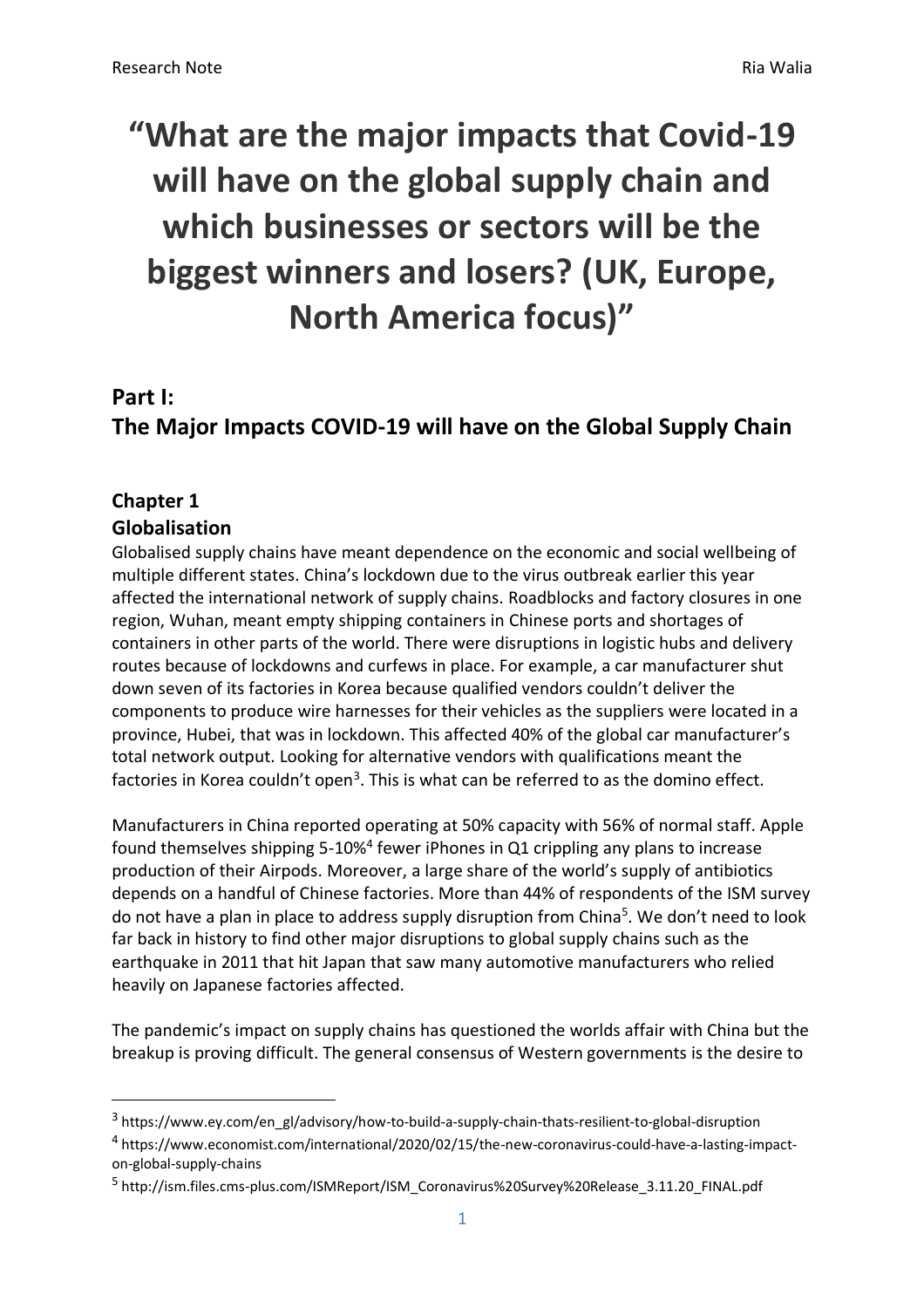shift manufacturing back home or at least build supply chains on the foundations of friendly diplomacy. Sino-US ties are unrepairable, and China no longer deems the USA important anymore, as they trade more with ASEAN then the USA as a result of trade wars that began in 2017. The 10 members of ASEAN have rapidly growing economies and account for more of Chinas exports than the USA for the first time.<sup>6</sup> "We're seeing that organizations who diversified their supplier base after experiencing tariff impacts, are potentially more equipped to address the effects of COVID-19 on their supply chains," said Derry, CEO of ISM.

Furthermore, China has become the largest lender to poorer economies, but these economies are now facing a recession because of the outbreak. Should we anticipate China to treat these loans as commercial and not development or relief finance for these poorer economies? We will have to wait and watch how they manage relations African countries that have borrowed. This will set a tone for the future geopolitical climate and ultimately globalisation.

# **Chapter 2 Supply Chain 2.0**

Today the problems with supply chains include poor visibility, uncertainty, mistrust among functions and stakeholders, biased behaviours, misaligned incentives, and slow decision making. Only 6% of American companies are confident in their systems and capabilities for end-to end supply chain visibility.<sup>7</sup> The pandemic has resurfaced all the problems that have existed for generations. The solution? Adding technology to the equation. This includes more data combined with new insights from existing data taken from POS, forecasting and automating manual tasks like robotic warehouse automation. Technology can help companies face the more human problems involved in the process such as trust, collaboration and clearer communication.

Our reliance on China and the lack of visibility means 53% of companies in the USA are having difficulty getting supply chain information from China.<sup>8</sup> Some manufacturers are temporarily reducing the number of SKUs they make, devoting their factories and warehouses to products with the highest-demand - thus allowing for greater visibility into the supply chain.

Nevertheless, there needs to be a sustainable solution to achieve visibility. This can be achieved where data is available in real time allowing for better decisions to be made, delivering 20% to 25% cost savings and reductions in inventory.<sup>9</sup> By implementing a supply chain control tower—a cross-functional team reviewing real-time data to make decisions quickly with the help of artificial intelligence and machine learning. To assemble such a team, you must have an executive, high-performing supply chain planner, managers from customer service, supplier management, manufacturing operations, warehousing, and transportation present. Centralising data from internal and external sources can help with

<sup>&</sup>lt;sup>6</sup> https://qz.com/1861047/asean-is-now-a-bigger-trading-partner-for-china-than-the-us/

<sup>&</sup>lt;sup>7</sup> https://www.ey.com/en\_gl/advisory/covid-19-why-real-time-visibility-is-a-game-changer-for-supply-chains

<sup>8</sup> http://ism.files.cms-plus.com/ISMReport/ISM\_Coronavirus%20Survey%20Release\_3.11.20\_FINAL.pdf

<sup>&</sup>lt;sup>9</sup> https://www.ey.com/en\_gl/advisory/covid-19-why-real-time-visibility-is-a-game-changer-for-supply-chains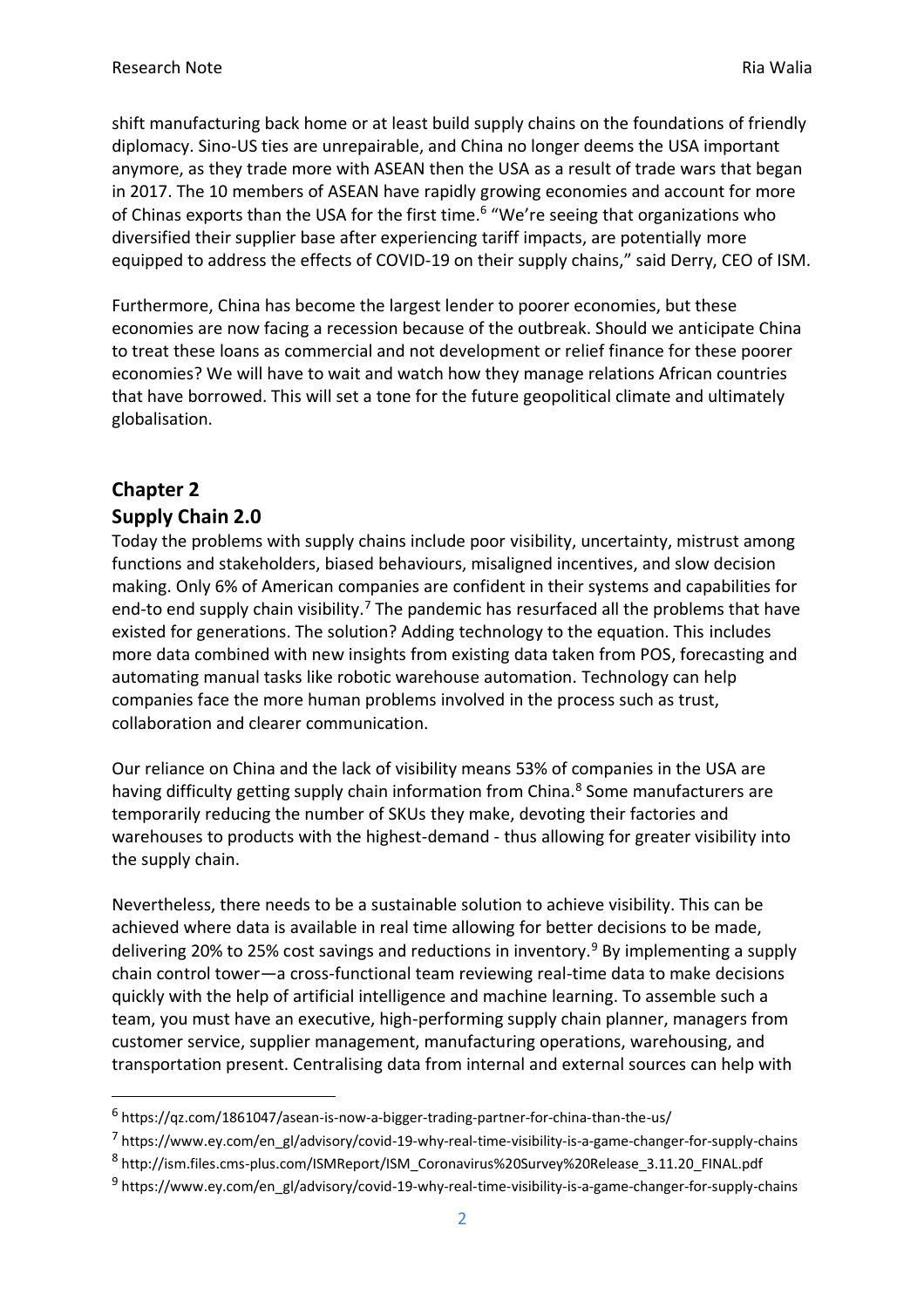decision making. With this data the team can conduct scenario planning regularly. In minutes or hours instead of days or weeks, they can develop a range of scenarios and models resulting in optimised solutions. Eventually the technological infrastructure would self-correct workflow and assess alternative actions when a disruption has been identified; making recommendations so the analysis isn't required by a human. The impact of a control tower can be seen where a consumer health company were able to reduce their SKU range by 50 to 70%<sup>10</sup>. P&G have also implemented these technologies and have used it to adjust transport across borders in Europe to meet the surge of demand of cleaning and hygiene needs.

The pandemic has accelerated the need of such automation and nearshoring. The technology exists for an autonomous supply chain – moving goods without human intervention- but companies need the courage and determination to implement it. Nike has discussed automating its supply chain for a while, suggesting if they were to introduce 1200 automated machines along with near shoring in the USA their lead time would go from 60 to 10 days meaning 30% less fewer steps in the process, a more resilient supply chain and a reduction in shipping expenses but it doesn't come without social implications as this will mean a loss of 500,000 job losses in Asia.<sup>11</sup>

On a global perspective, different stages of the supply chain are at different maturity levels towards becoming automated. Warehouses are becoming increasingly autonomous with AMRs (Autonomous Mobile Robot) causing a boom in the robot market. The use of drones for inventory management combines computer vision technology, artificial intelligence and RFID sensors to perform inventory management tasks faster and accurately than the human eye. Coca-Cola uses IOT and visual recognition technology to sense demand in coolers installed in convenience stores, restaurants and supermarkets as a result this increases visibility so, if distributors can't provide on demand forecast, they have the data already. Autonomous trucks and freight trains are being used to move iron or in Australia.<sup>12</sup> As much as this is a logistical dream there are still lots of regulatory obstacles to overcome. Ultimately bringing supply chains closer to home and introducing automation even to some degree will mean a more resilient supply chain.

# *COVID resilience Checklist<sup>13</sup> The following needs to be asked of every company.:*

- 1. Do you have end to end supply chain transparency?
- 2. Have you analysed data to match supply to demand?
- 3. Have you made simplifications of SKUs and furloughed where needed?
- 4. Have you quantified the disruption and measured the repercussions, including that of your human resources?

<sup>10</sup> https://www.mckinsey.com/business-functions/operations/our-insights/is-your-supply-chain-risk-blind-orrisk-resilient

<sup>11</sup> https://www.brinknews.com/coronavirus-is-changing-global-supply-chains-in-unexpected-ways/

<sup>12</sup> https://www.forbes.com/sites/stevebanker/2020/04/02/robots-and-the-autonomous-supplychain/#2526a160787a

<sup>13</sup> https://www.ey.com/en\_gl/covid-19/supply-chain-global-trade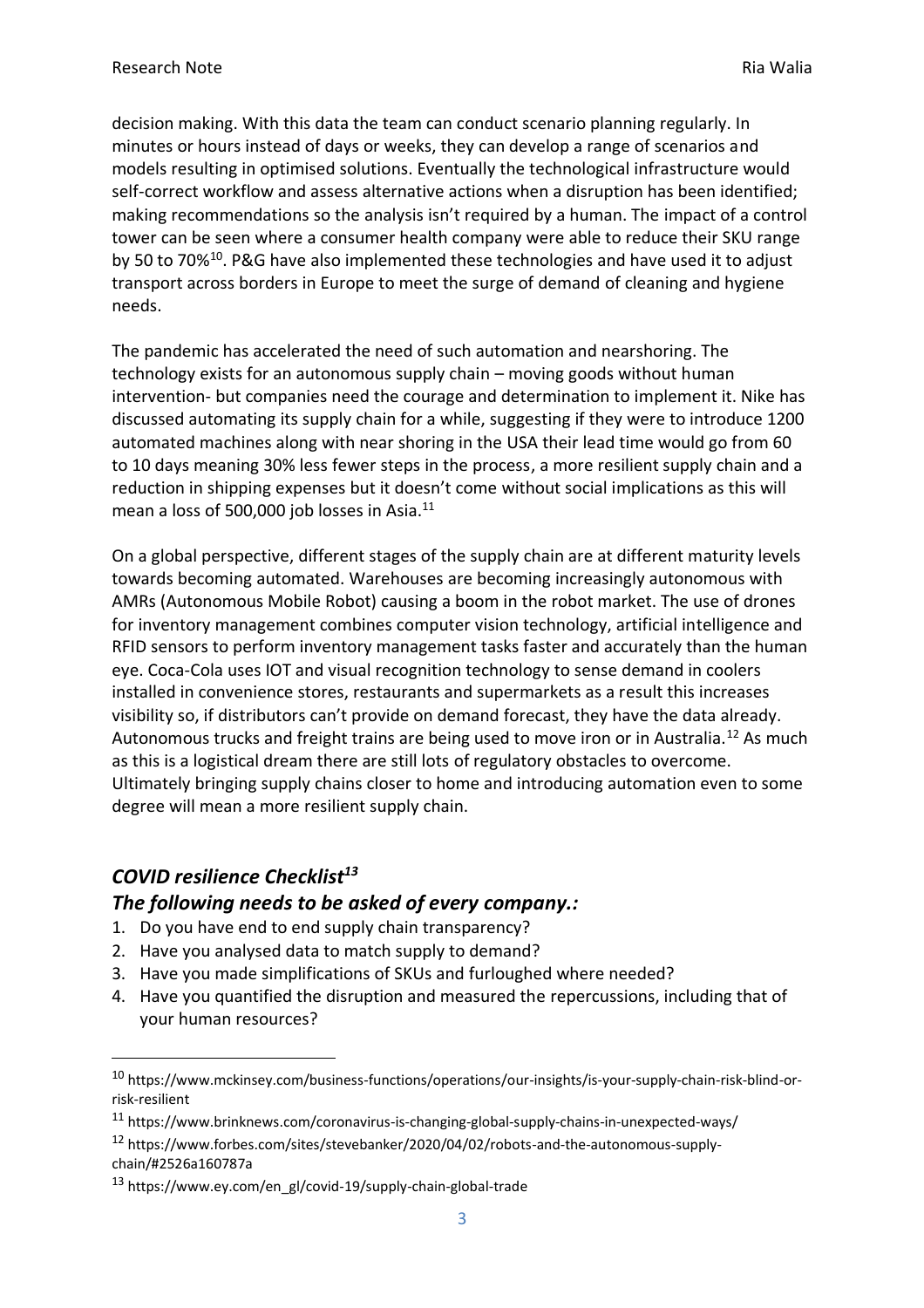- 5. Have you stressed-test your supply chain?
- 6. Have you built in resilience into your supply chain?
- 7. Have you improved transparency with increased technological application?

# **Chapter 3 Survival of the Fittest**

#### **Big Giants vs SMEs**

The narrative for multinational retailers is very different to those of local brick and mortar. Not all retailers are able to withstand the demand shocks COVID-19 has imposed. Facebook carried out a survey with 86,000 SMEs and the results were humbling: 31% of SMEs have stopped operating in the last three months, while 52% of personal businesses have shut down. Demand has increased in some sectors whilst others see a decrease for their products and services. SME's are unable to absorb demand shocks as they do not have the flexibility to maintain reasonable level of product availability. Whilst the Costco's of the world have a centralised procurement strategy. Another very different example, where LVMH, L'Oréal, and Coty where able to quickly diversify and produce hand sanitizers to meet the shortages whilst some larger automotive manufacturers are making respirators instead of cars.

### *COVID-19 unleashed the M&A beast?*

One goes by the name of Boohoo, that has bought out the online businesses of Oasis and Warehouse so far. This will surface an opportunity for private equity groups to effectively bail out distressed companies for cheap. Causing the tear between the winners and the losers in retail to grow. In an unusual climate, big retailers may look to merge with competitors to increase SKU's at a time of shortages and streamline costs. History repeats itself as companies such as GAP bought out Athleta. "Fund managers with massive stockpiles of dry powder to use up will be in a good position to generate strong returns,"<sup>14</sup> as PE sit on record cash in June 2019. The company's coming out stronger such as Amazon, Costco may also use their position of power to vacuum up failing retailers in the coming months.

#### **Chapter 4**

#### **Consumer Behaviour**

Erratic consumer behaviour has inflicted demand shocks in different sectors derailing supply chains. For example, retailers have responded by rationing items, prioritising and reducing the number of SKUs. An increase in toilet paper, canned food, household cleaning, home fitness and a decline in outdoor sport equipment, swimwear, luggage, formal wear such as bridal wear can be observed.

This change of consumer behaviour will be sustained post COVID as psychologically consumers will associate current habits with convenience and safety. Although this does not

<sup>14</sup> https://qz.com/1846425/covid-19-could-unleash-a-wave-of-corporate-mergers-and-acquisitions/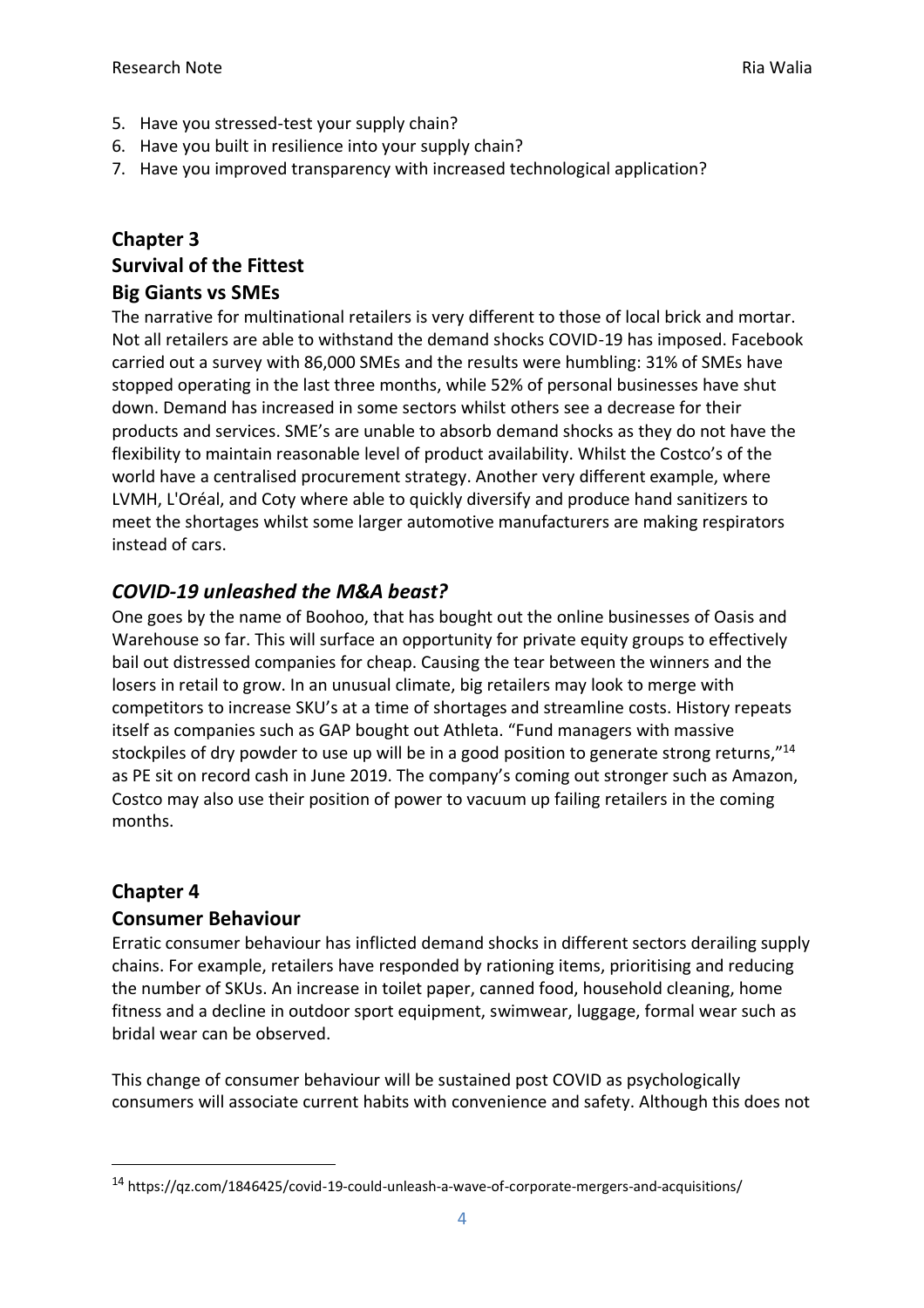mean it will be received well by businesses. Currently businesses are providing deliveries for free or at low cost, but this will not be sustainable after.

# **Part II: Micro The Winners and Losers**

# **Winners Chapter 1 Technology**

The obvious. The technology sector has enjoyed exponential growth. Whether that's gaming or the on-demand fitness company Pelotone. Virtual doctor visits jumped from 12,000/week to more than 1 million/week during the pandemic<sup>15</sup> and Houseparty, an app that has first released in 2016 saw 17 million downloads in March.<sup>16</sup> With 350 million registered Fortnite players logging 3.2 billion hours in one month<sup>17</sup> we may just be entering a sci-fi universe where widespread use of virtual shared spaces is the new reality we didn't expect to come so soon.

#### *Investing Decisions made in a Zoom:*

Interestingly investors bought the wrong Zoom stocks causing the share price of the 'wrong' Zoom to rocket. And this isn't the first time this has happened in investment history…

# **Chapter 2**

#### **Cleaning Products**

Change in consumer behaviour means a rise in cleaning products and so an obvious winner would be P&G who has enjoyed a revenue spike. P&G's CFO believes 'our newfound appreciation for hygiene will outlast the pandemic'. Along with surface cleaners and disinfectants, self-medication could be a long-term trend as consumers become more hygiene conscious.

#### *Case Study: Reckitt Benckiser*

Reckitt Benckiser, manufacturer of the leading disinfectant brand Dettol, now produces one million hand sanitisers a day as opposed to making one million a month prior to the outbreak. 18

The UK Consumer Goods group fought to keep Dettol plant open during the Chinese imposed lockdown in Hubei when the pandemic hit in January. The second largest Dettol plant is in city of Jinzhou over 200km from Wuhan, the worst hit City in China. The largest

<sup>15</sup> https://www.morningbrew.com/daily/stories/2020/06/12/telemedicine-soars-pandemic-restrictions

<sup>16</sup> https://www.morningbrew.com/daily/stories/2020/04/13/brands-enjoy-renaissance-coronavirusquarantines

<sup>17</sup> https://www.morningbrew.com/daily/stories/2020/05/08/covid19-speeds-formation-metaverse

<sup>18</sup> https://www.business-live.co.uk/manufacturing/rb-chiefs-fascinating-insight-covids-18371712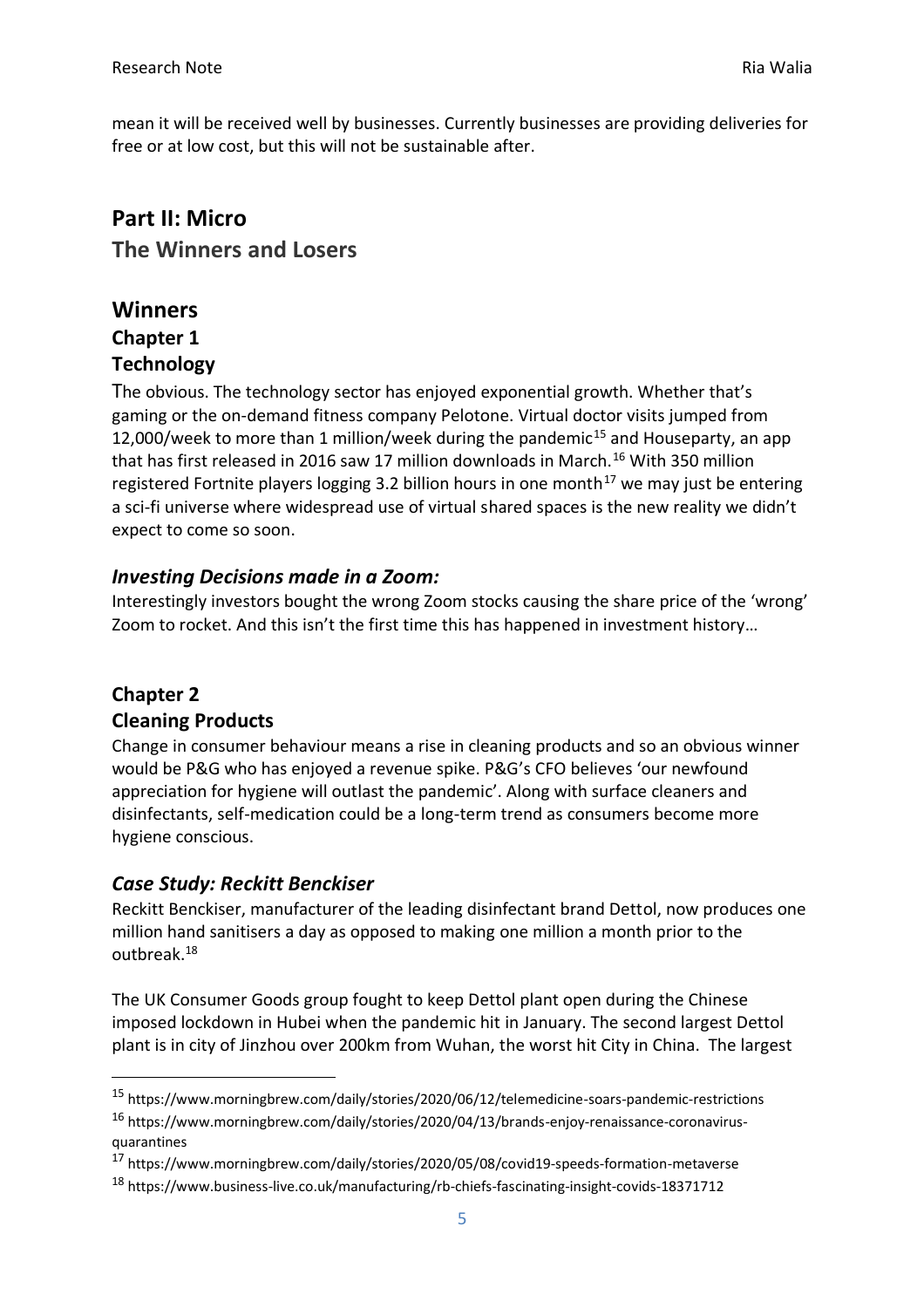plant being in Hubei increased daily capacity from 40 tonnes to 400+ during the pandemic to meet demand.

The first problem was with human resources. Employees at the Hubei plant were told they could keep working voluntarily. With a lockdown Li Weimin, production supervisor, drove 300km to pick up 30 workers. At first only 50 of the plant's 560 staff were able to return, with one Chen Ying, walking 105km to get back. RB even went as far as arranging hotels for employees, introduced temperature checks and kept a doctor and nurse on hand to ensure avoiding a breakout, thankfully there hasn't been one yet. In the Philippines, where lockdowns were stricter, RB converted their offices overnight into accommodation for more than 200 factory staff. Another unconventional act by the company was to strike a deal with a mask manufacturer where they would trade the manufacturers masks for their hand sanitiser.

RB's procurement to cut SKU's by 80% also helped. Nevertheless, ingredients for the products became scarce as many suppliers couldn't deliver them – a break in the chain. One of these ingredients goes by the name of Isopropanol, an alcohol in high demand during the pandemic. This could not be flown in as it is classed as a hazard. Instead, a truck drove 900km from Guangdong province after working through many logistical challenges such as finding a driver prepared to travel during lockdown.

RB's quick thinking and flexibility has come to fruition as the group's share price has since reached its highest level in 18 months. A comparable Unilever hasn't performed as well as RB but that could also be due to product offering as well as their response.<sup>19</sup>

This case study shows how a flexible and prompt response to a demand spike due to erratic consumer behaviour and ultimately the global pandemic saw Reckitt Benckiser a winner in a world in turmoil.

# **Losers Chapter 3 Travel**

An obvious loser is the travel industry to a lot of people's dismay. Travel industry losses will far exceed that of any other sector. te loss will be of seven times greater than that of 9/11. This includes a 78% drop in revenue over the next two months and continued losses over the rest of the year reaching \$400 billion along with the US economy only to lose 5.9 million jobs by the end of April as a result of travel declines in 2020.<sup>20</sup> A knock on effect of the blow to the aviation industry is the oil sector.

<sup>19</sup> https://www.ft.com/content/0e4ca436-8bde-47f7-ba1c-74f5ff642fa5

<sup>20</sup> https://www.ustravel.org/sites/default/files/media\_root/document/Coronavirus2020Impacts-3.24- WEB.pdf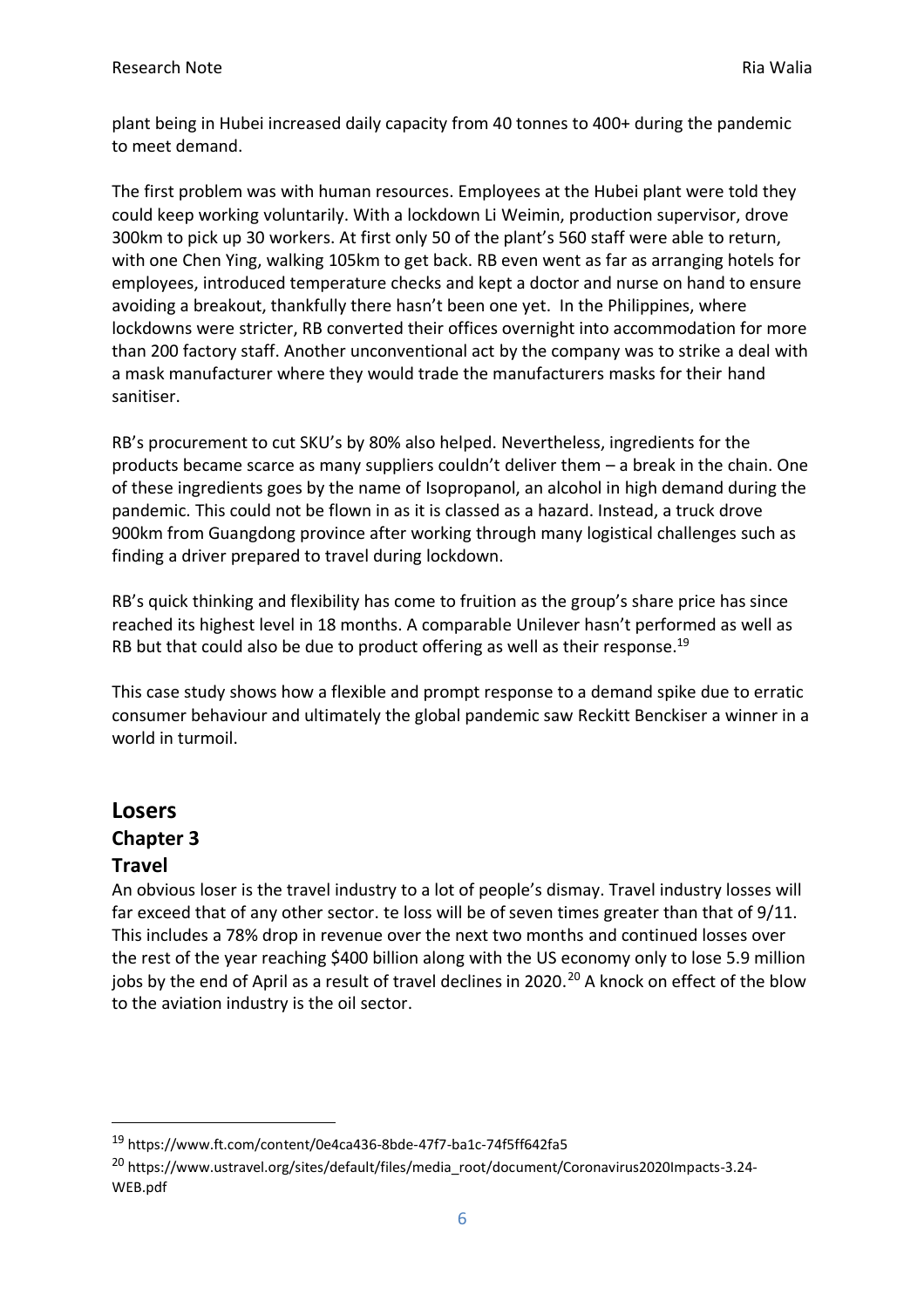#### **Chapter 4 Oil**

For the first time in history suppliers will pay the consumers to take the oil off them. Oil in the United States sold at \$60/barrel but in April it sold at \$12 a barrel. For the sake of comparison, a latte-sized cup of oil would cost less than five cents. About 60% of the world's oil storage is occupied. Trump suggested taking advantage of low oil prices to get the SPR filled up – a network of massive salt caverns in Texas and Louisiana – the world's largest emergency oil supply. Trump was unable to receive the green light by congress to buy the oil outright, so they decided to allow companies lease ¼ of the space.

The obvious solution is to either stop extracting oil or store it. Storage level in Cushing – plays a central role in US oil distribution - is watched by traders worldwide to gauge the market but now this leased storage is completely sold out.

Oil idling in ships offshore globally is at a 40% high since the beginning of April. The winners in this sector of losers are the Tanker ships. These ships transport oil between ports, but now they are offering their services to hold oil as a storage unit offshore but at a premium. Other unconventional filling up spots include train cars, tiny river barges and Swedish salt caverns.

The other option to stop is the worst option for producers, because the cost of turning off a well is usually greater than production costs and they may never produce the same volume. If some of the smaller oil companies stop producing, they may never start again. However, as storage fills up around the world more oil companies will have to close. <sup>21</sup>

# **Chapter 5 Retail**

A recession threatening disposable income and a supply chain at breaking point has given the luxury fashion industry a nudge. Consumer expenditure habits will change, with a social awakening across the world consumers are becoming increasingly conscious about their actions.

China stands as the world's largest garment producer and is responsible for 38% of global textile exported.<sup>22</sup> China's extensive network of fashion manufacturing infrastructure left company's depending on China even if they considered diversifying prior to COVID-19. Although, some retailers already began the transition to diversify their suppliers as trade wars caused costs to rise but still the dependency of China has proven too high as manufacturing disruptions in China still sent shock waves through the industry. This will force the retailers to consider a more resilient supply chain forcing the industry to finally implement and invest in autonomous systems.

<sup>21</sup> https://qz.com/1847924/with-prices-this-low-where-can-you-store-a-barrel-of-oil/

<sup>22</sup> https://qz.com/1801630/coronavirus-is-throwing-fashions-supply-chain-into-disarray/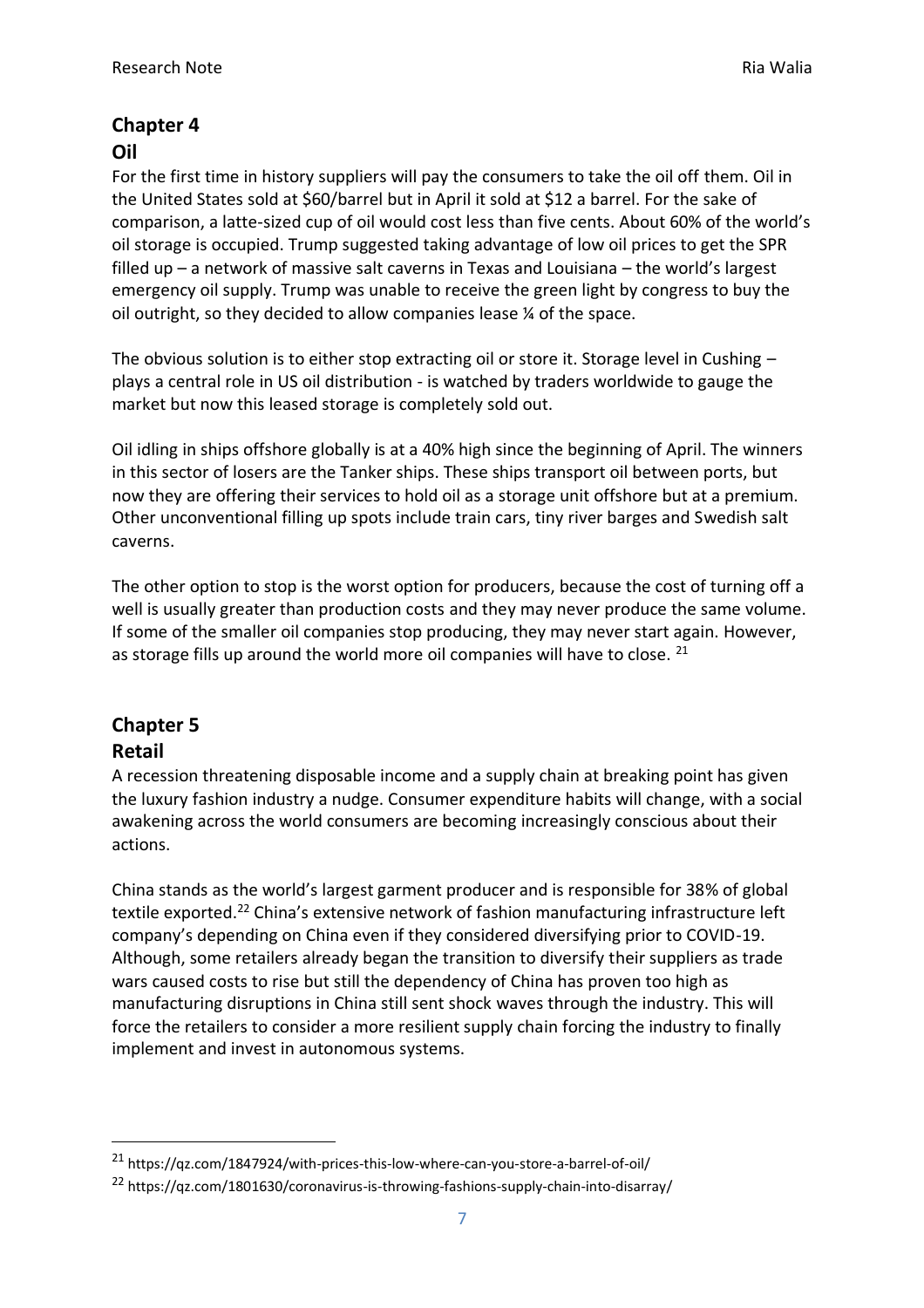However, rethinking globalised supply chains could be at the cost of derailing another economy across the globe – and that's without the pressure of a global pandemic. Garments make up 84% of Bangladesh's exports and so a suspension from March till July will cost them \$3 Billion and cancelled orders will likely force more factories to close. These factories support more than 4.1 million jobs in Bangladesh.<sup>23</sup>

Without stating the obvious e-commerce will continue to grow but now at an unimaginable speed. With the likes of Etsy and lnstagram, direct-to-consumer sales are becoming a comfortable concept for consumers. "We are over-retailed and over-stored, so part of this is a natural survival of the fittest," said Deborah Weinswig founder of Coresight Research. Department stores and middle market retailers might survive by the skins of their teeth and if they do, they will shrink examples such as Debenhams that were already in trouble.

# **Chapter 9**

#### **Food**

Failing supply chains have also resulted in food shortages. Short supplies are a by-product of supply chain disruption and stockpiling caused by erratic consumer behaviour. The fear of shortages meant a spike in prices of US wholesale pork of up to 30% last week and wholesale beef hit a record high. A leading meat producer, Tyson, closed a plant because workers were falling ill, as their CEO commented "millions of pounds of meat will disappear from the supply chain." There are also supply-side issues: to understand the sheer scale, just two California farms supply about 85%<sup>24</sup> of US carrots and half of laborers on US farms are undocumented immigrants that rake in billions of dollars into taxes and economy but aren't eligible for the government relief plan if they fall ill or lose jobs. Unknowingly farmers helped spread the disease into the rural areas causing workers to spread it across the supply chain and the country as the very nature of farming requires laborers to gather into small spaces.

Overall, some 1/3 of US pork capacity has been lost somewhere in the supply chain and farmers have nowhere to sell livestock so most famers are having to euthanise their pigs. <sup>25</sup>Fishery sales have inverted by as much as  $95\%$ .<sup>26</sup> On the other hand, some farmers are sending more harvest to stores because there is a string of cancelled orders from places like restaurants however the logistical hiccups of reorganising the supply chain is difficult and slow. This invites the idea for direct to consumer sales of food.

One more example is of a processing plant in Cleveland that used to send Starbucks three loads of milk every day. Now, Starbucks needs just one load every three days. The Dairy Farmers of America estimates farmers are dumping up to 3.7 million gallons of milk each day. <sup>27</sup>However not all are losers in this category; Walmart Grocery's average daily

<sup>23</sup> https://www.morningbrew.com/daily/stories/2020/03/31/chinas-factories-back-buyers

<sup>24</sup> https://qz.com/1829558/covid-19-is-about-to-reach-us-farms/

<sup>&</sup>lt;sup>25</sup> https://www.morningbrew.com/daily/stories/2020/04/27/tyson-foods-chairman-warns-food-supply-chainbreaking

<sup>26</sup> https://www.morningbrew.com/daily/stories/2020/04/13/plant-closures-threaten-us-meat-supplies

<sup>27</sup> https://www.morningbrew.com/daily/stories/2020/04/12/coronavirus-throws-supply-chains-balance